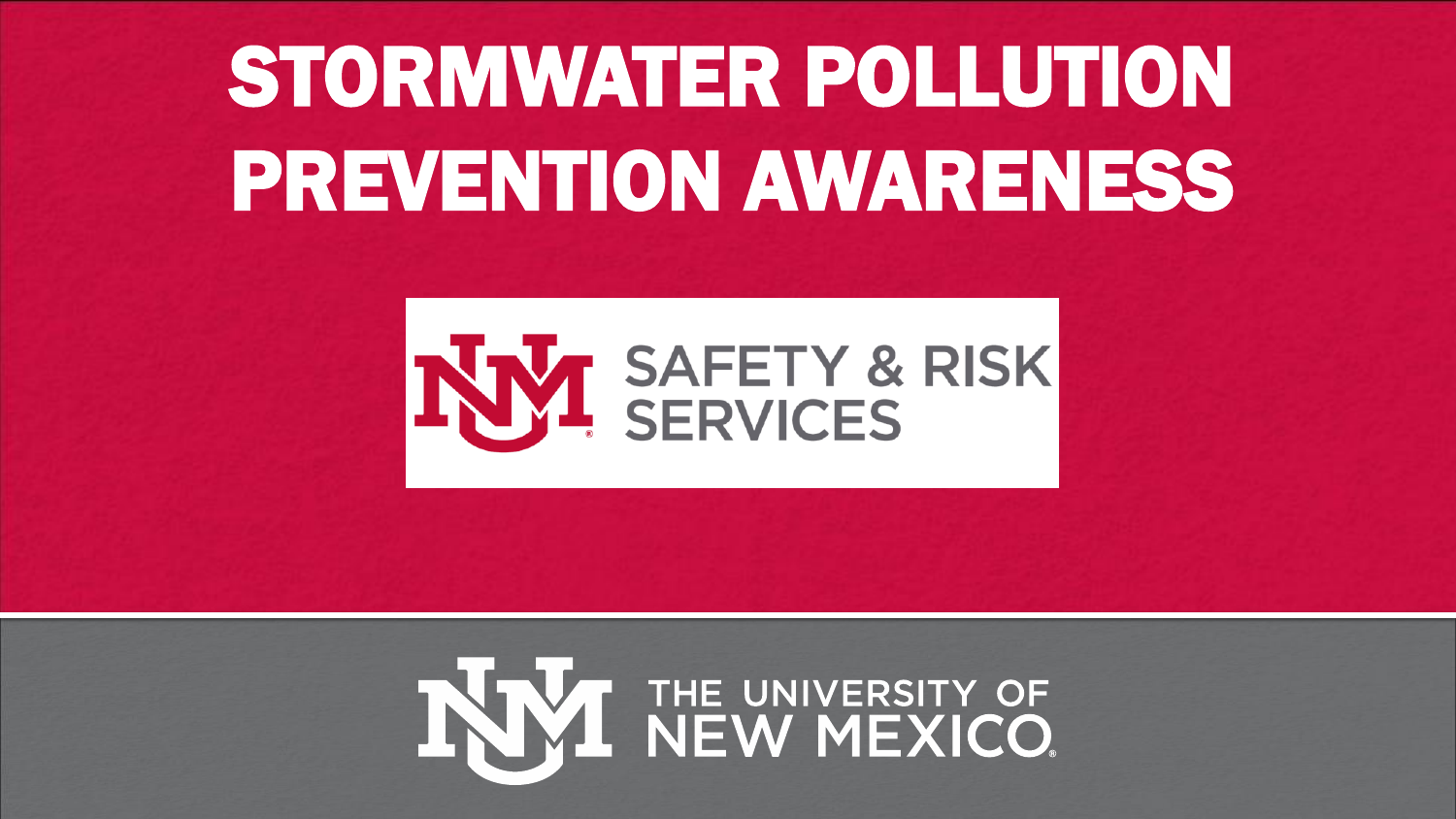### **What is Stormwater?**

- **It is rainfall and snowmelt that** did not soak into the ground.
- **It forms run-off which flows** into storm drains and ends up in rivers, lakes, wetlands.
- Often picks up pollutants as it flows across parking lots, streets, lawns.
- Does NOT flow to treatment plant.

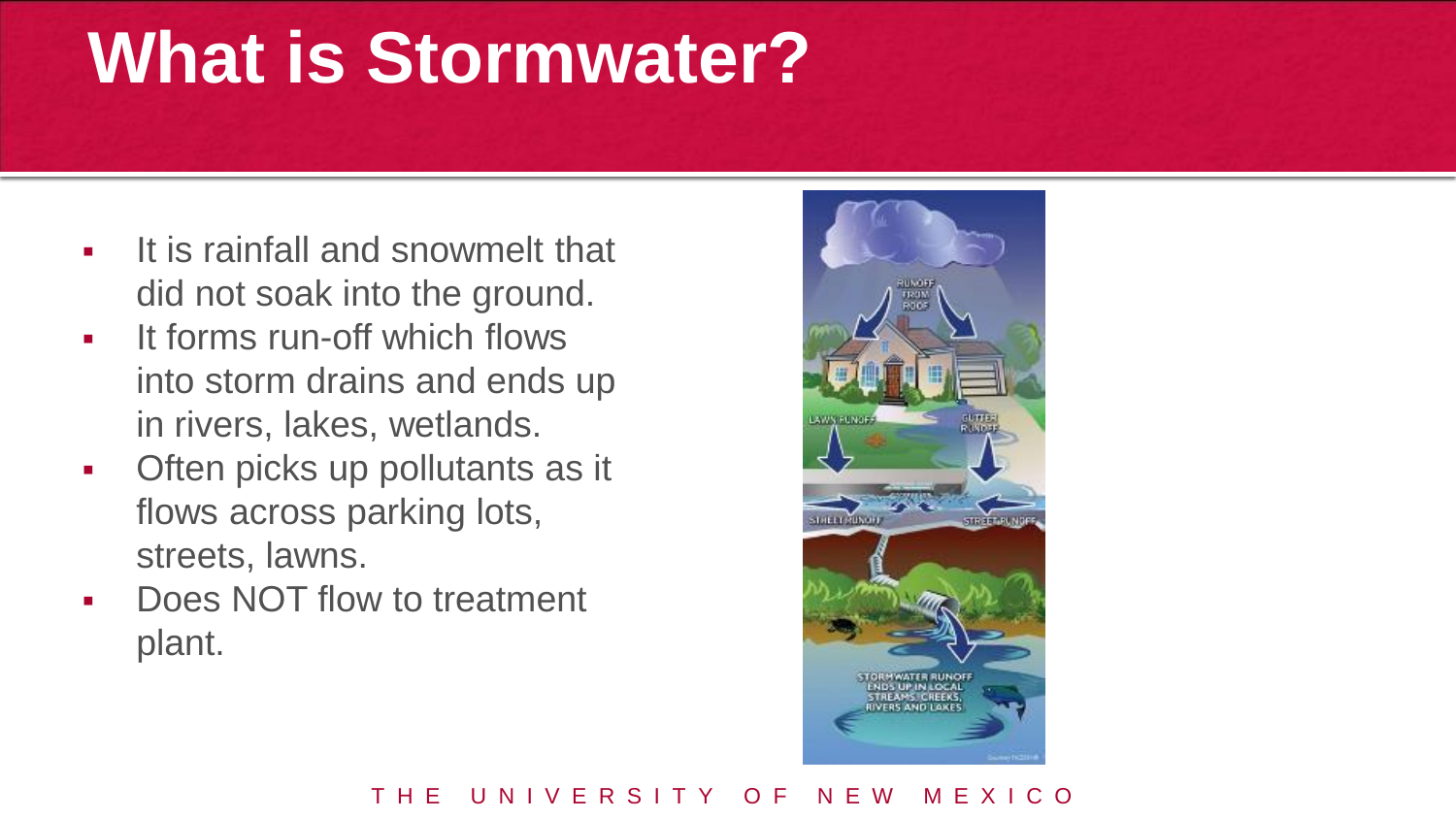## **Pollutants in Stormwater**

- **Bacteria: from animal waste**
- Nutrients (Nitrates, phosphorus): from fertilizers on lawns and agriculture.
- **Sediment: from construction** sites, agriculture, unpaved roads.
- Oil & grease: from driveways, parking lots.
- **-** Metals: from roads, railways.
- **Other chemicals: pesticides,** petroleum.

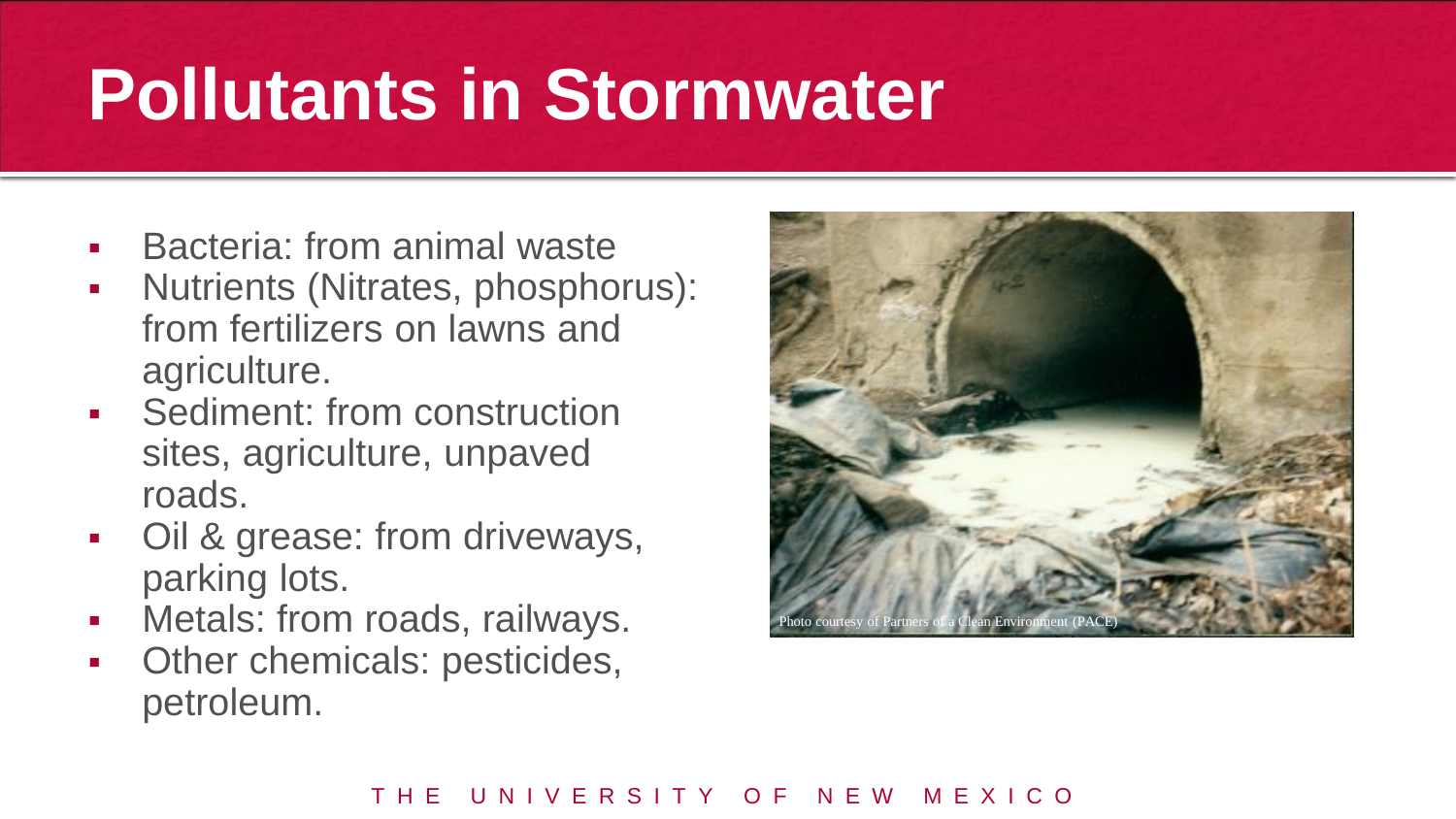- **It impairs water quality and** kills aquatic life.
- *In 2003, an estimated 2 million fish were killed due to low oxygen caused by polluted stormwater runoff in the Neuse*  **RIVEY.** Photo courtesy of University of North Carolina

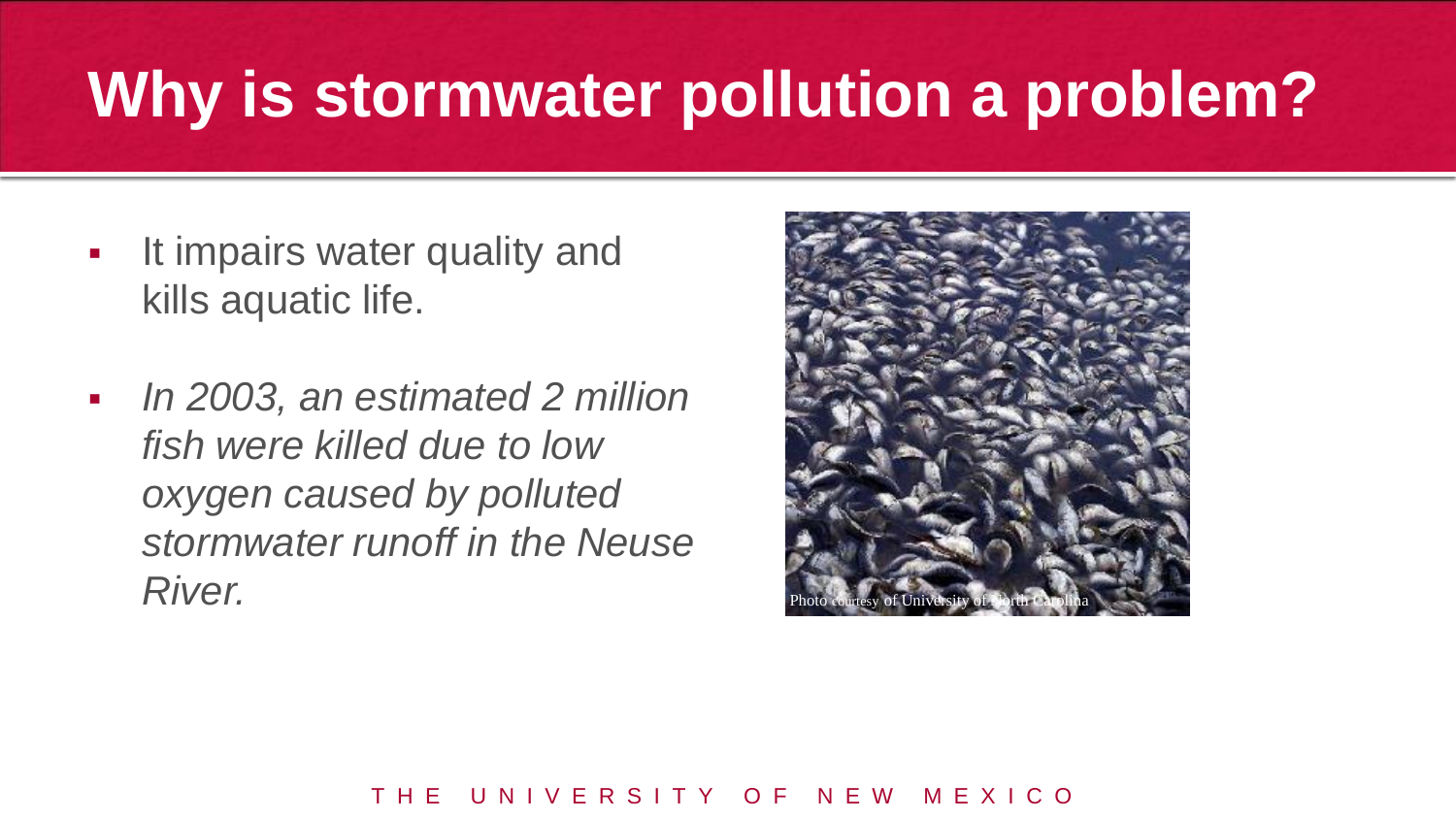- **It increases cost of** drinking water treatment.
- *The Rio Grande is a drinking water source. The more pollution enters it through stormwater, the more expensive it is to treat.*





Photo courtesy of University of North Carolina

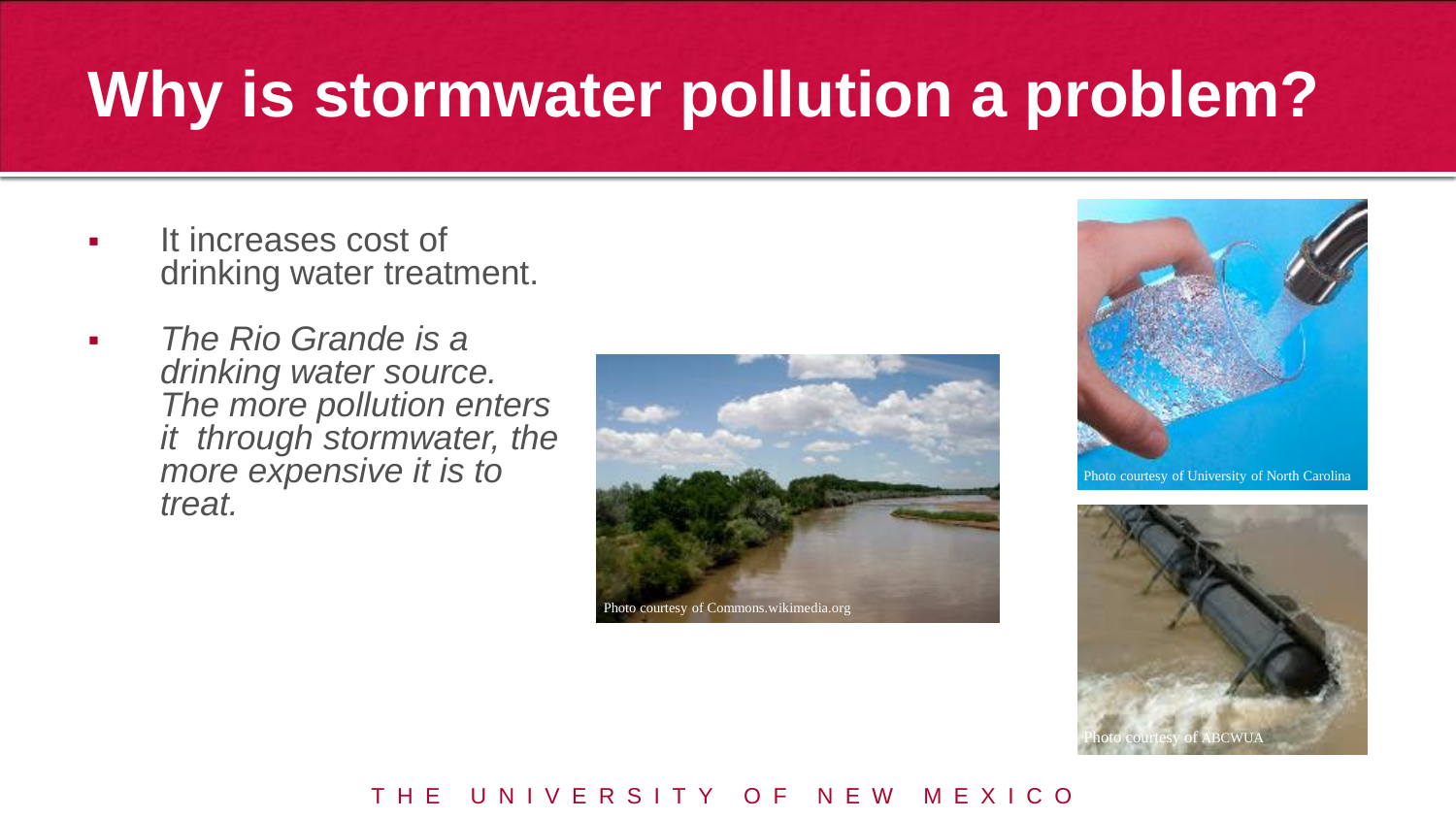- **If can affect recreation** and tourism.
- *Lakes, beaches and rivers may remain closed due to bacteria and other pollution from stormwater.*



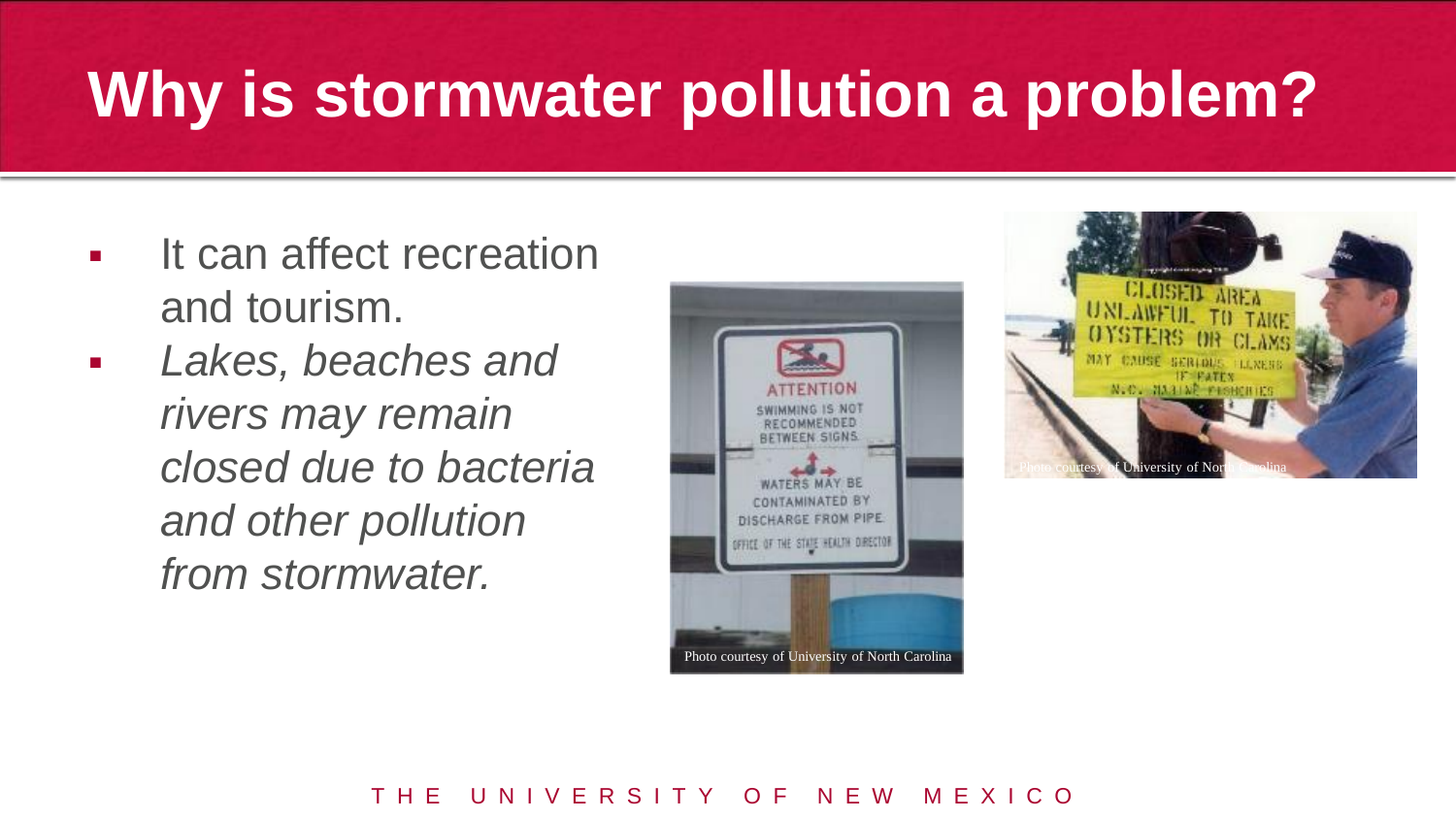- Causes floods and may lead to property damage and loss of lives.
- Floods can carry household hazardous waste to rivers.



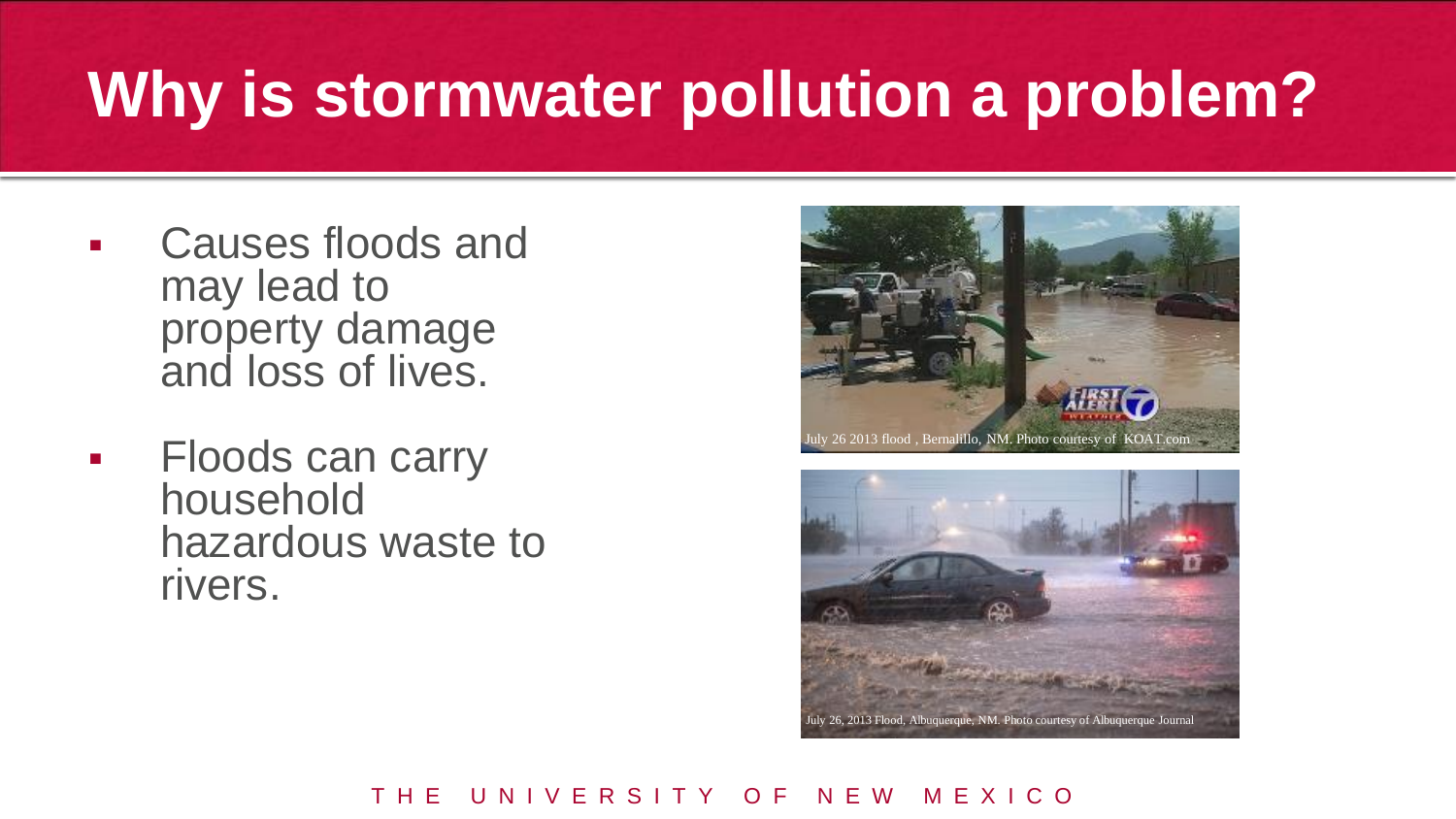### **Preventing Stormwater Pollution – Best Management Practices (BMPs)**

- **General Rule: only** rain can go down the stormwater drain.
- **-** "No dumping. Only Rain in the Drain"

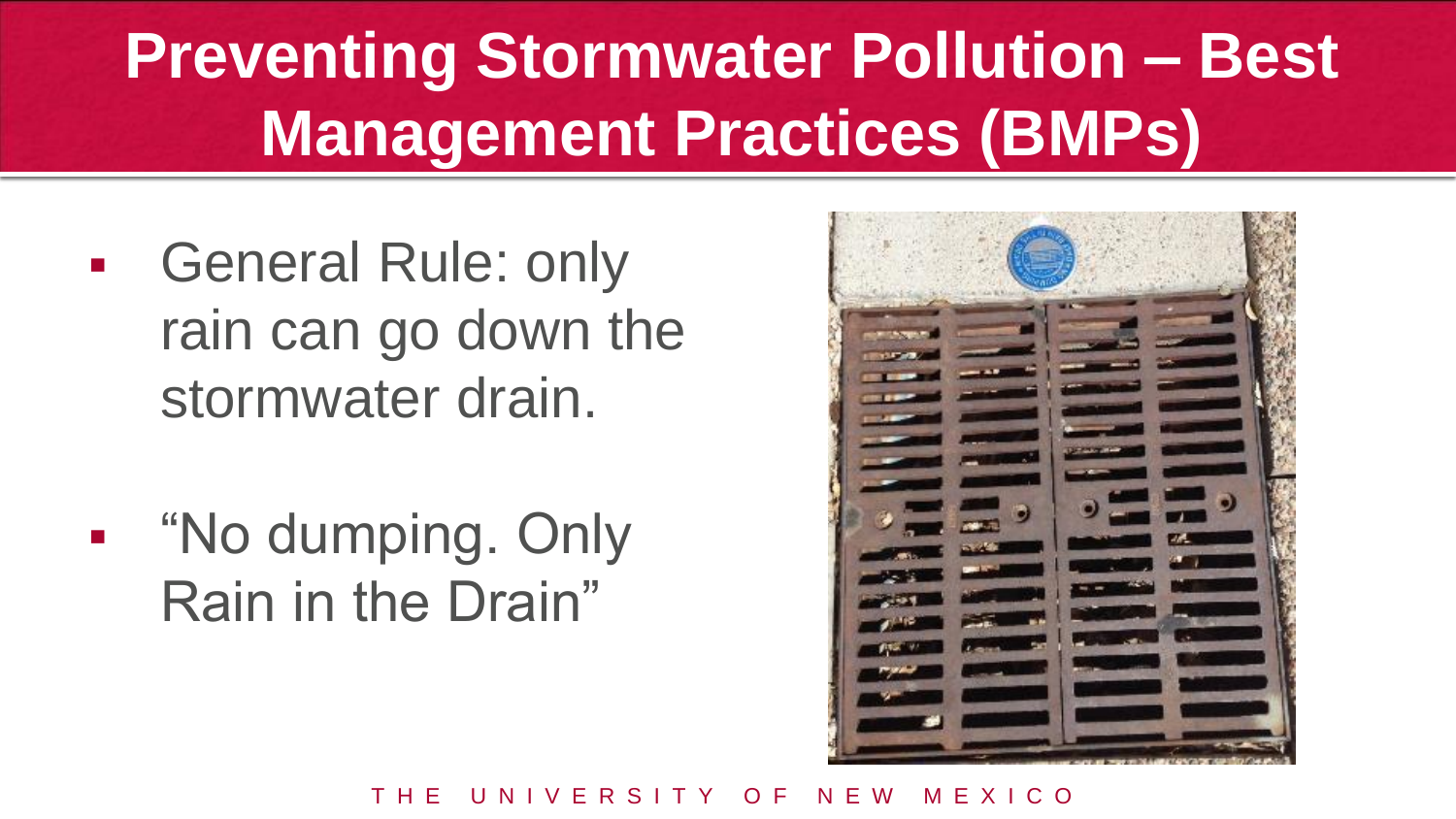Do not dispose of waste into storm drains, or cross connect with other piping systems.



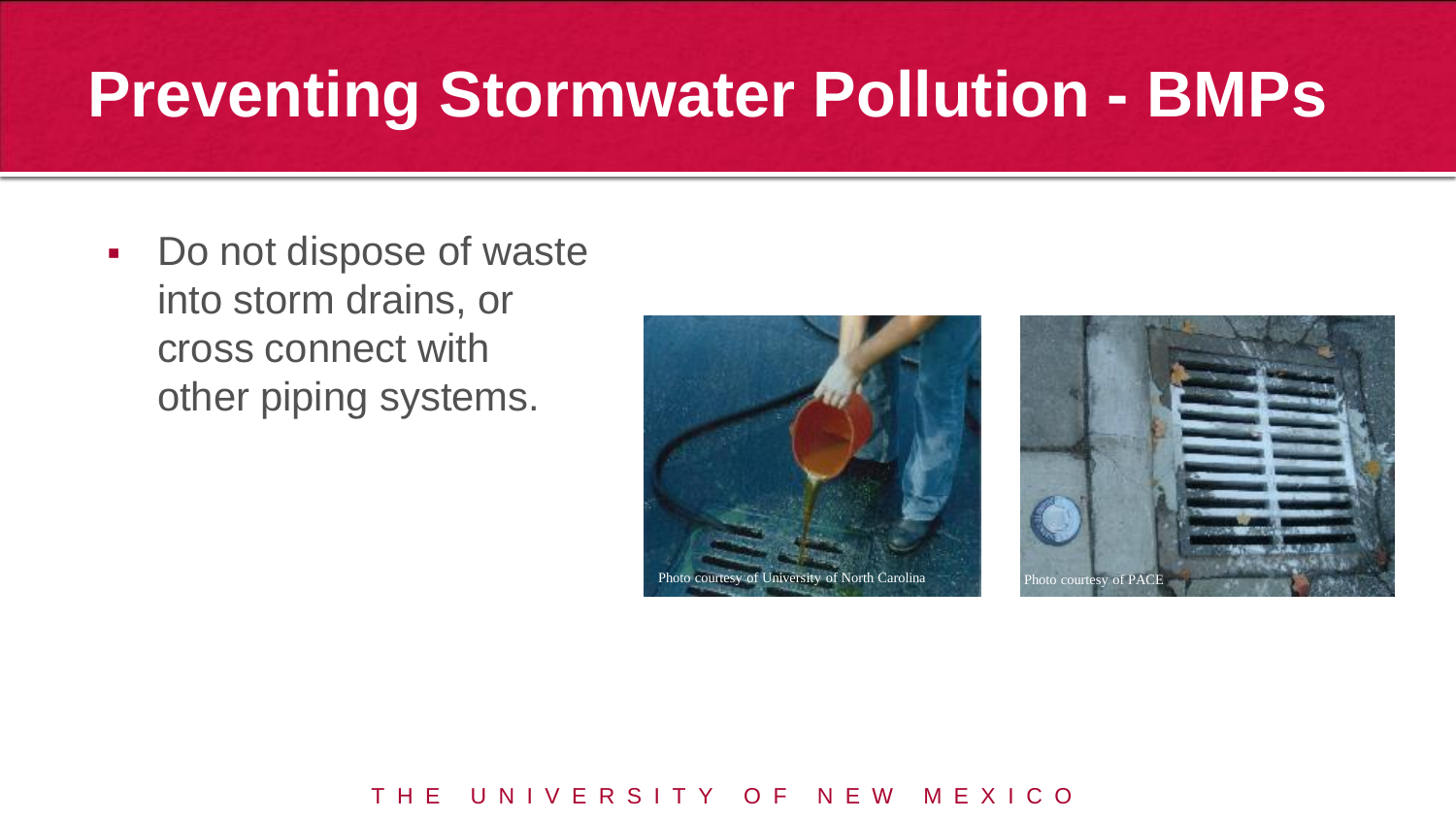### Good Housekeeping:

 Store chemicals off the ground and in secondary containment.

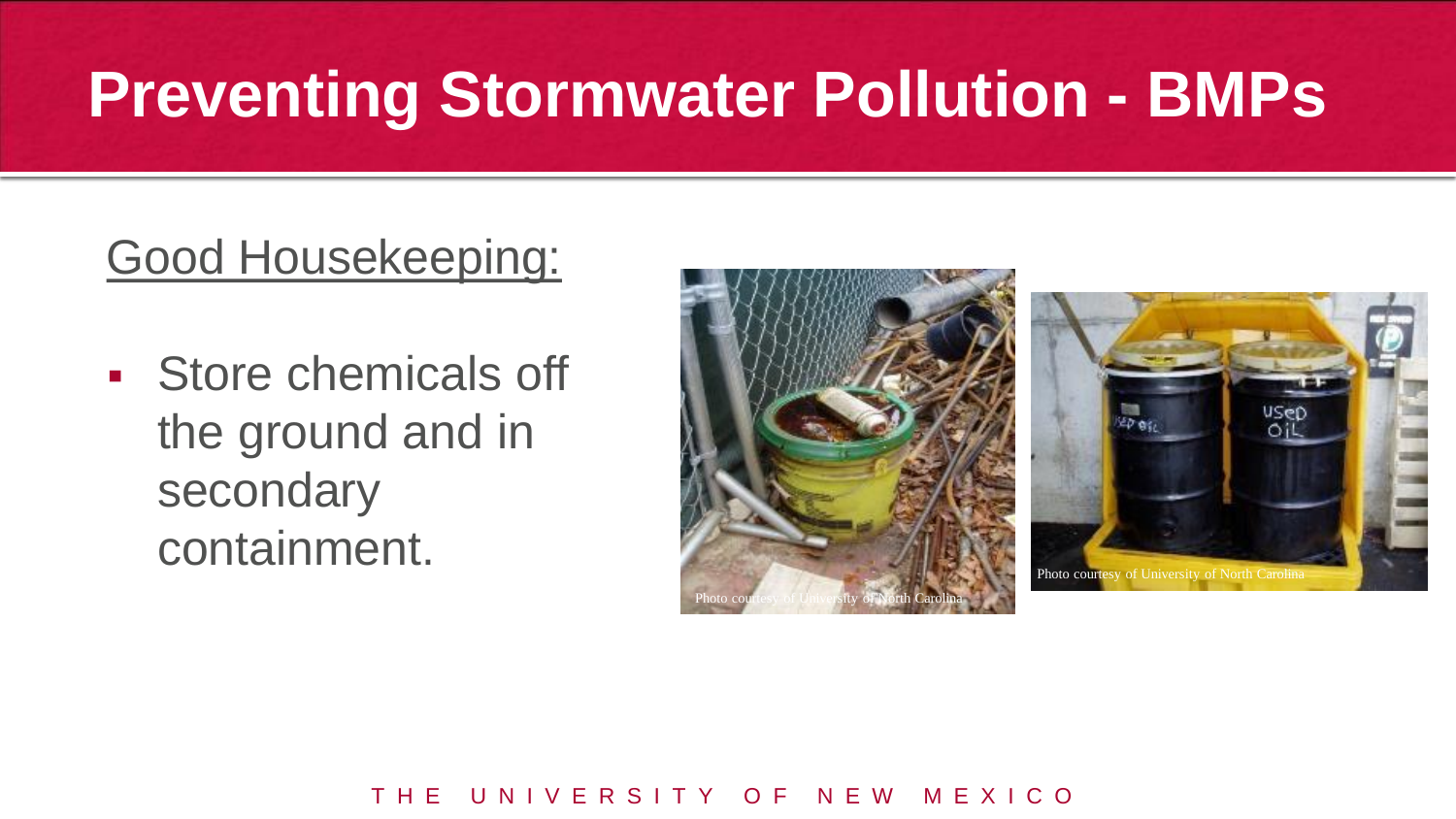- Clean up chemical spills.
- **Dispose of hazardous** waste at hazardous waste collection facilities.



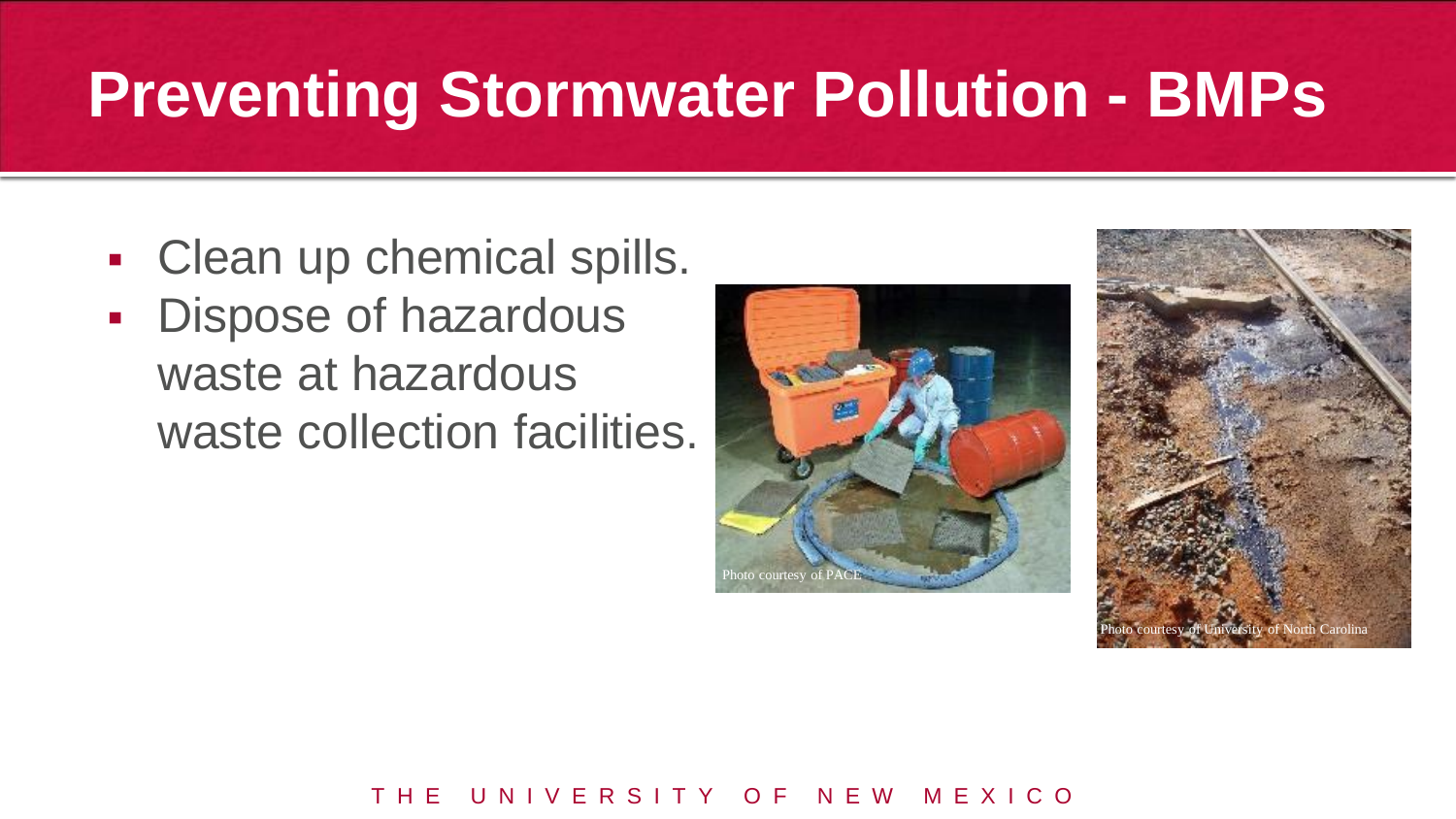- Keep storm drains free of litter and debris.
- Do not put grass clippings or leaves into storm drains.
- **Sweep up driveways,** sidewalks and gutters with a broom; flushing with water washes pollutants into storm drains leading to the river.

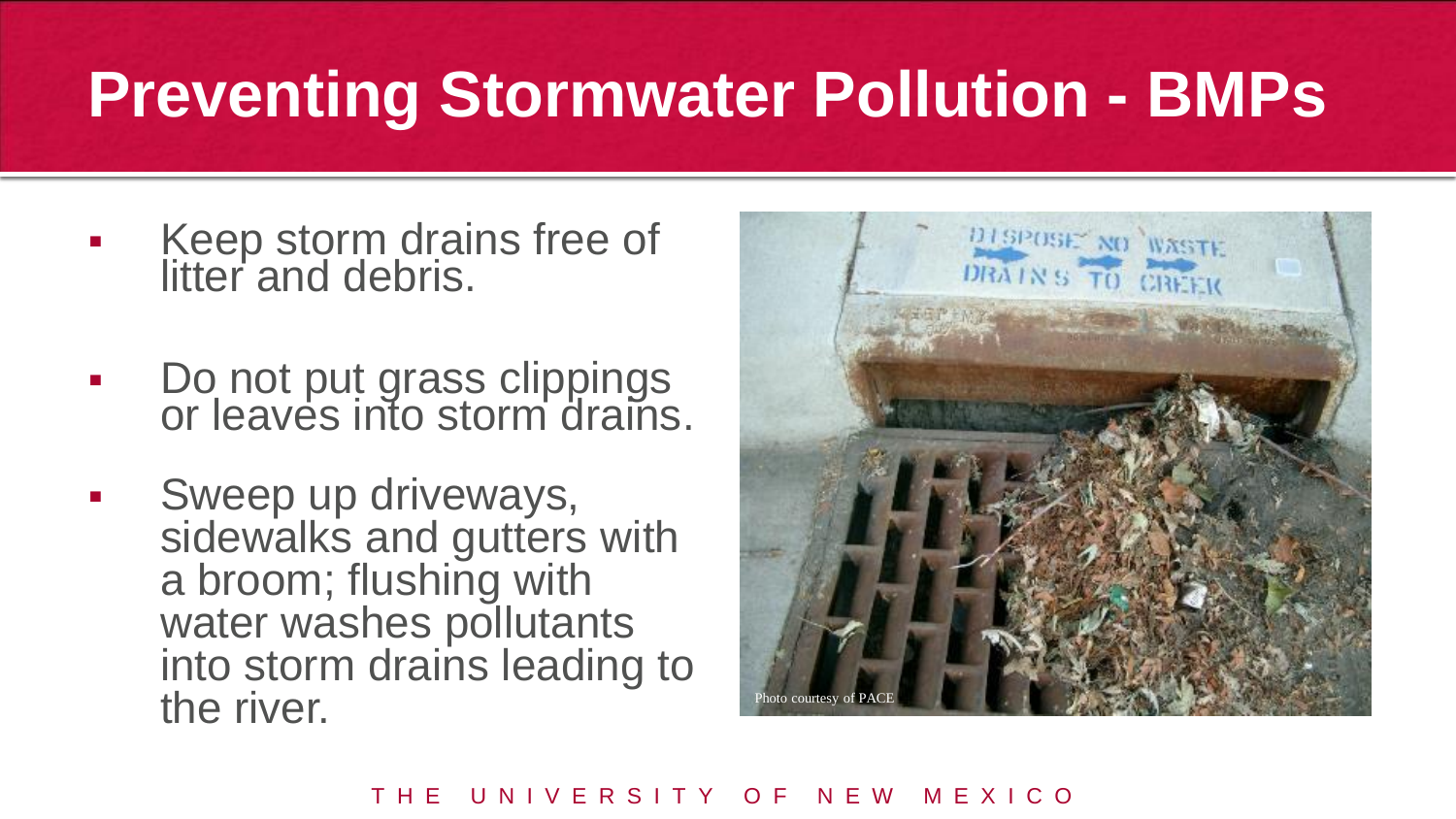- Dispose of sweepings and trash in closed trash containers.
- **Inspect trash containers** for leaks.
- Make sure waste does not leak into storm drain.



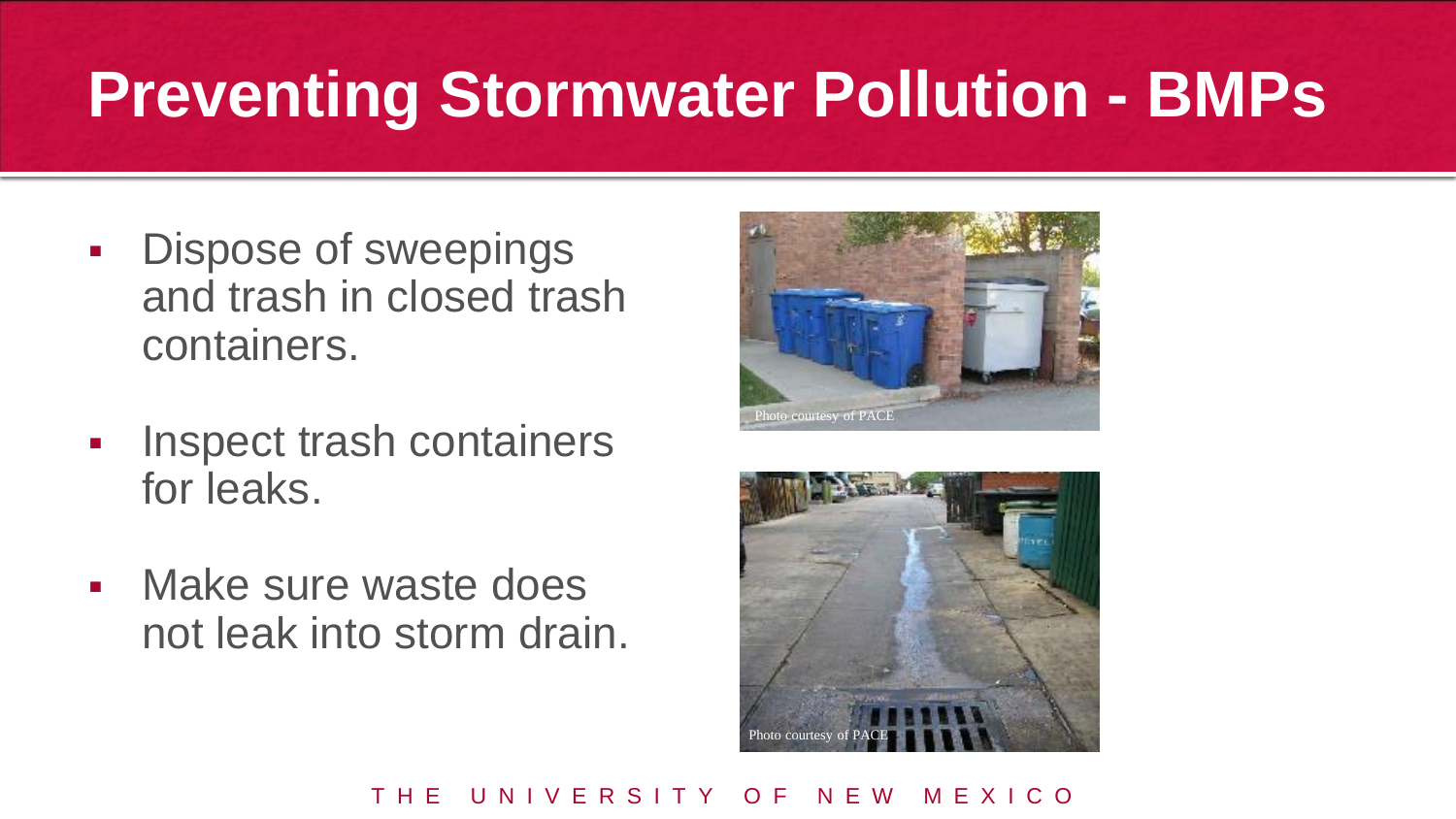- Pick up after your pet. Pet waste contains bacteria and nutrients that get carried by stormwater into the river.
- **Utilize pet waste** stations to properly dispose of pet waste.



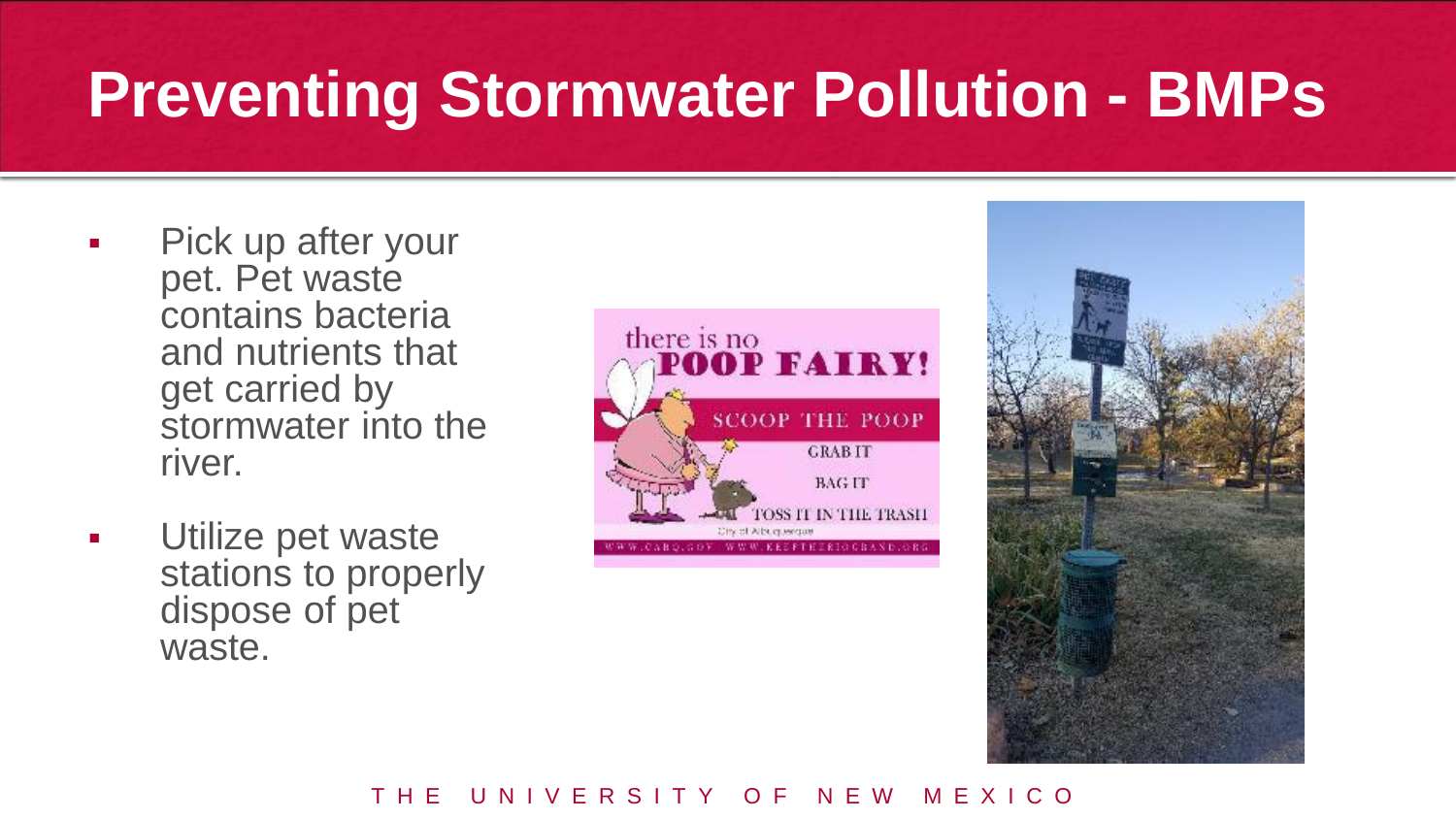- Check your car for leaks and recycle your motor oil. Motor oil cannot be washed into storm drains, polluting the river.
- Take your car to a car wash instead of washing it in the driveway.

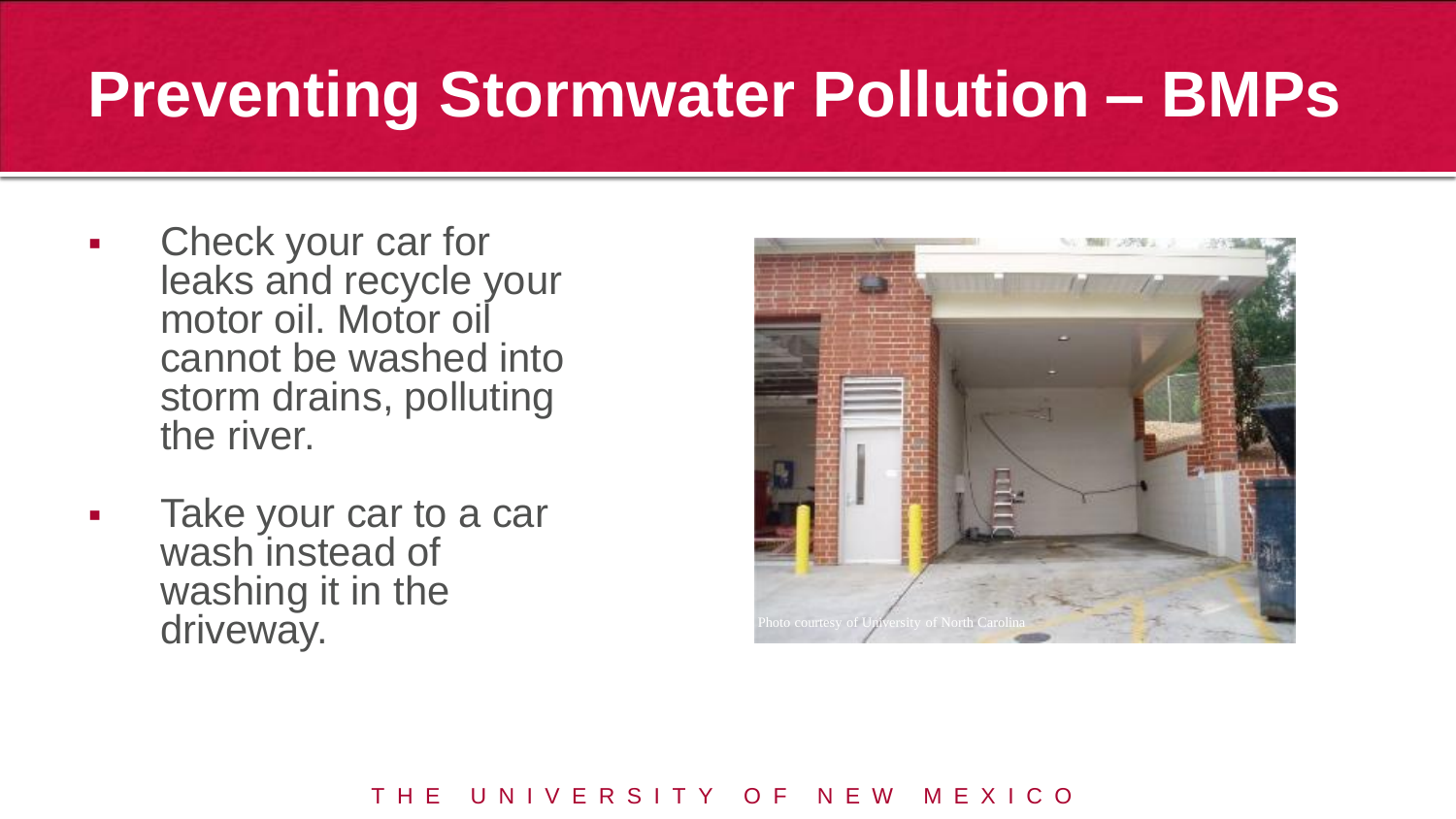- Use fertilizers, pesticides and herbicides sparingly.
- **Follow manufacturer's instructions** during application.
- Do not apply fertilizers, pesticides or herbicides immediately before a rain event.
- Runoff can wash these chemicals into the storm drain and pollute rivers.
- ı
- **Use less toxic detergents, pesticides** and solvents, and follow instructions on labels.

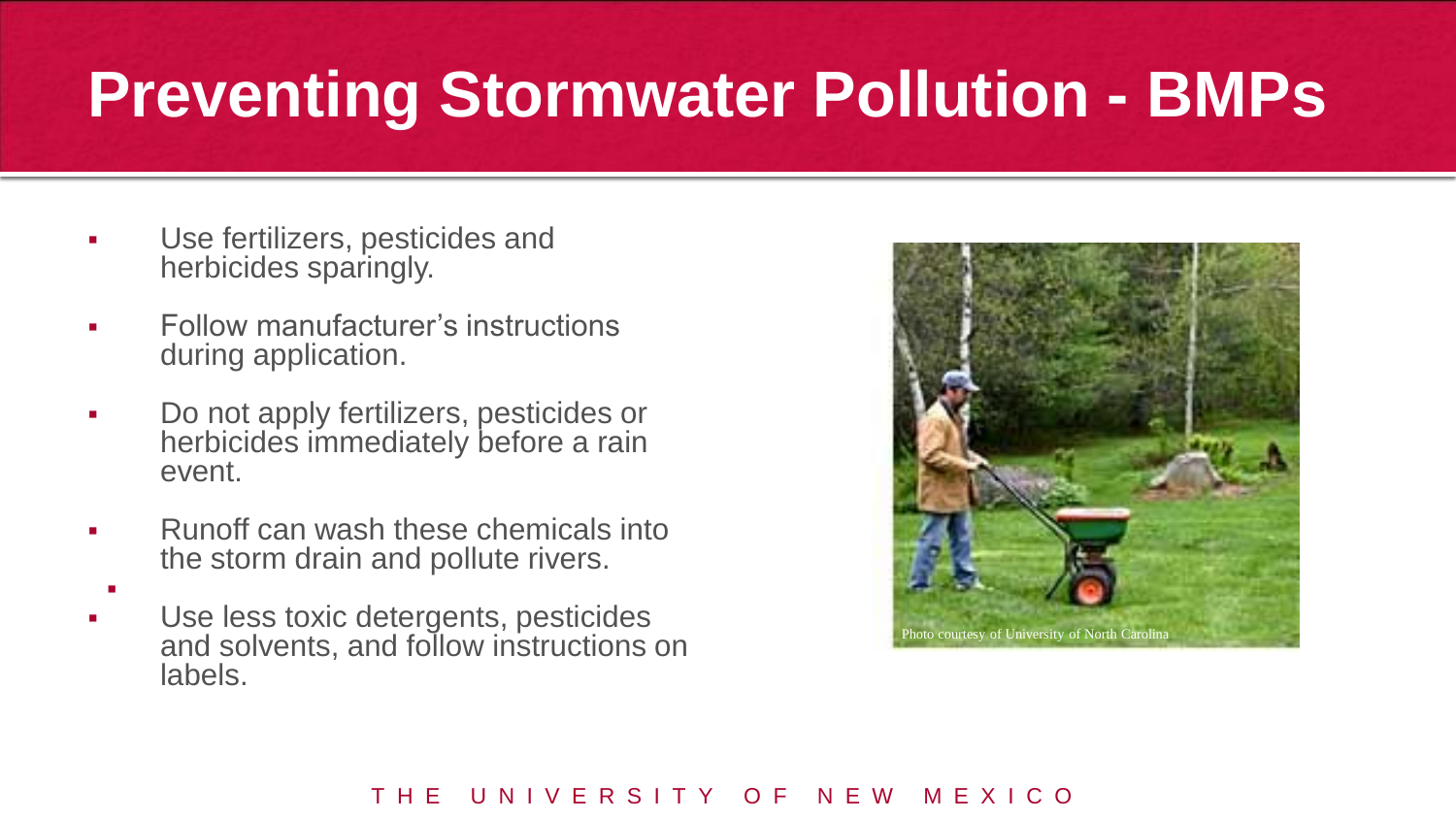- Use low impact development.
- Consider a rain garden to capture runoff.
- Pave fewer surfaces. Pavement prevents rain from soaking into the grounds.



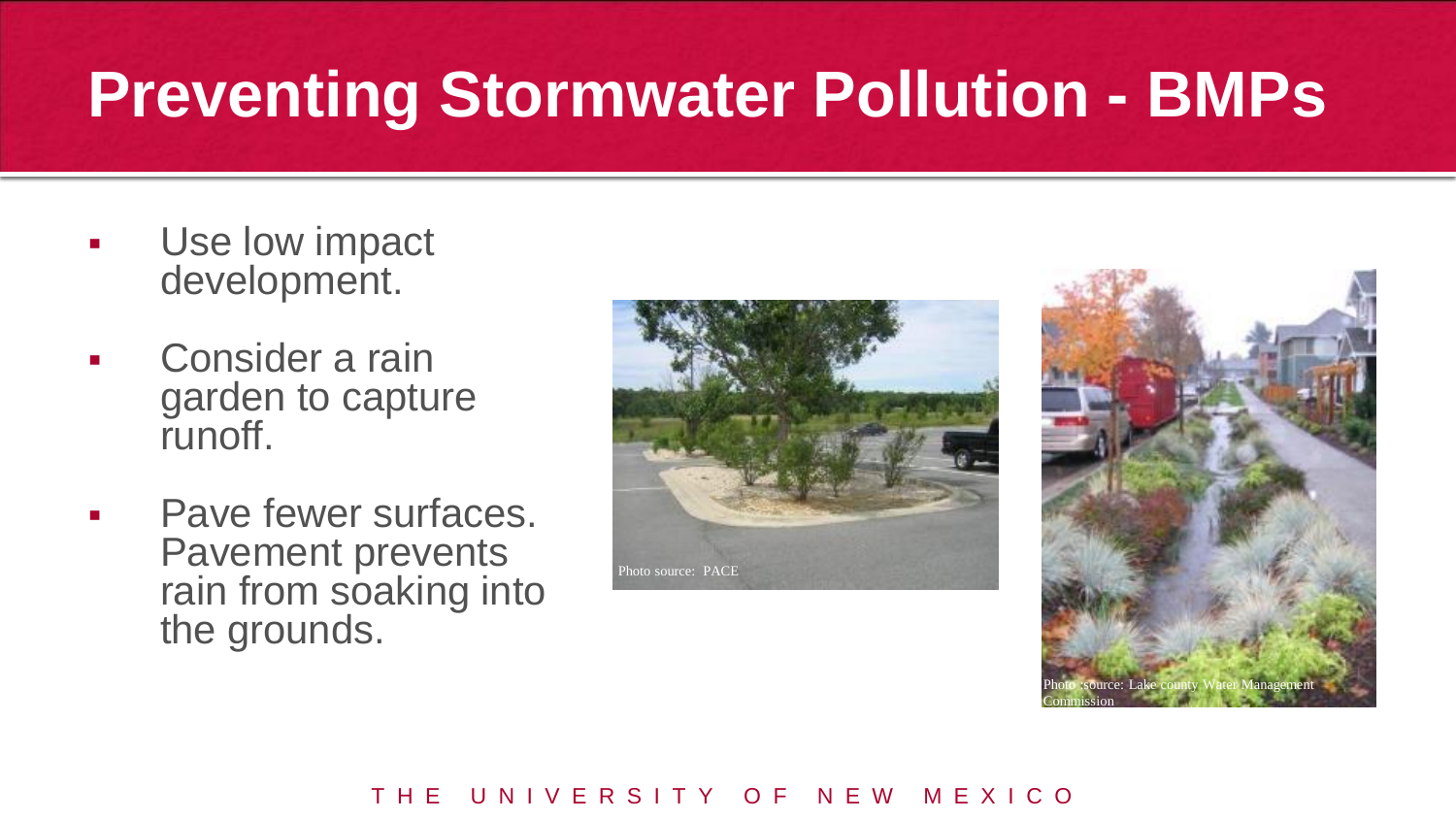- Reduce runoff from construction sites. Install silt fences.
- **Soil stockpiles should be** covered with tarp.
- Bare areas should be seeded and covered with mulch to prevent erosion.